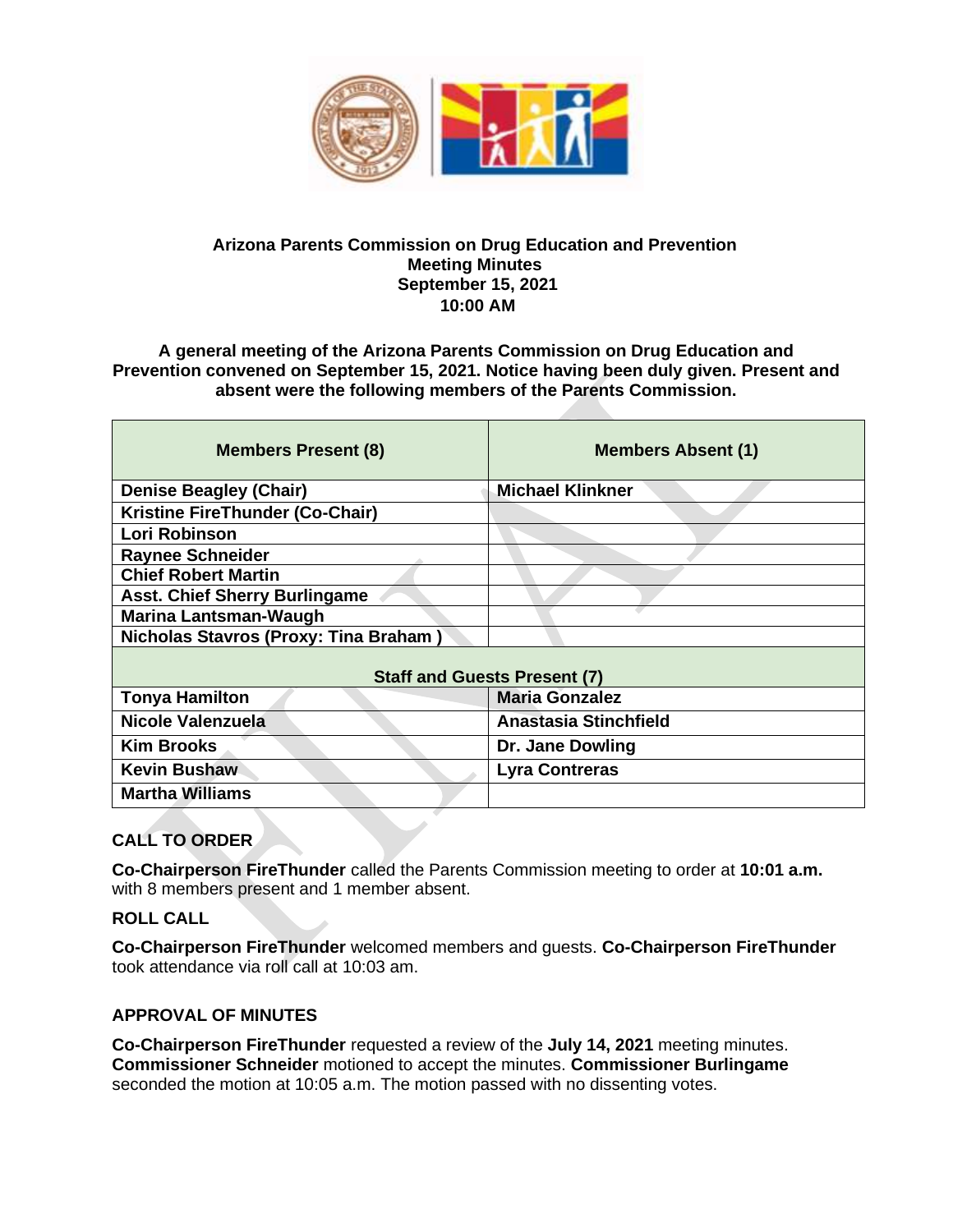## **PARENTS COMMISSION MEETING PRESENTATIONS**

#### **Wellington Group Consulting Dr. Jane Dowling**

**Co-Chairperson FireThunder** welcomed and introduced **Dr. Jane Dowling,** President & CEO, of Wellington Consulting Group, Inc. **Dr. Dowling** thanked the Commission for the opportunity to present.

- **Dr. Dowling** shared the Parents Commission Grant Program goals and programming requirements. She shared that Wellington was the evaluator for the Parents Commission Grant. **Dr. Dowling** provided an overview of the evaluation process to the commission.
- **Dr. Dowling** stated they administer a process evaluation and outcome evaluation. A process evaluation is the analysis and monitoring of each grantee's implementation of parenting programming. An outcome evaluation is designed to measure the overall effectiveness of each program in meeting their goals and objectives.
- **Dr. Dowling** stated that parent and youth surveys, quarterly reports, annual individual reports, and annual aggregate reports are provided and included in the outcome evaluation.
- **Dr. Dowling** stated that they have created a web-based system for the grantees to utilize. The grantees enter quantitative and qualitative data into a monthly report and they submit standard fidelity surveys for evidence-based programs to be analyzed by Wellington.
- **Dr. Dowling** shared the target outcomes for the Parents Commission grant include; family functioning, family cohesion, family management, family connectedness, family involvement, family conflict, and parental stress. **Dr. Dowling** reported that the national outcome measures include parent/child communication for youth and adults, attitudes toward youth substance use for youth and adults, and perception of risk/harm of substance use for youth and adults. Dr. Dowling shared that grantees will include these target outcomes in the development of their goals and objectives.
- **Dr. Dowling** shared that they will present the Parents Commission Grant Program Annual Report outcomes and recommendations at the November 17, 2021 Parents Commission Meeting.
- The complete presentation can be reviewed at [https://goyff.az.gov/councils](https://goyff.az.gov/councils-commissions/arizona-parents-commission-drug-education-prevention)[commissions/arizona-parents-commission-drug-education-prevention](https://goyff.az.gov/councils-commissions/arizona-parents-commission-drug-education-prevention)

**Co-Chairperson FireThunder** thanked **Dr. Dowling** and asked the commission if there were any questions. There were no questions from the commissioners present or virtual. **Co-Chairperson FireThunder** thanked **Dr. Dowling** for her presentation.

## **ASU School of Social Work: 2020 & 2021 Summer & Winter Institute Mr. Kevin Bushaw, Conference & Events Manager**

**Co-Chairperson FireThunder** welcomed and introduced **Mr. Kevin Bushaw, Conference & Events Manager. Mr. Bushaw** thanked the Commission for the opportunity to present.

● **Mr. Bushaw** provided a recap of the 2020 and 2021 Summer and Winter Institute conferences offered by ASU School of Social Work. Both events were held in a hybrid or virtual format. **Mr. Bushaw** thanked the commission for the Parents Commission funding for these conferences.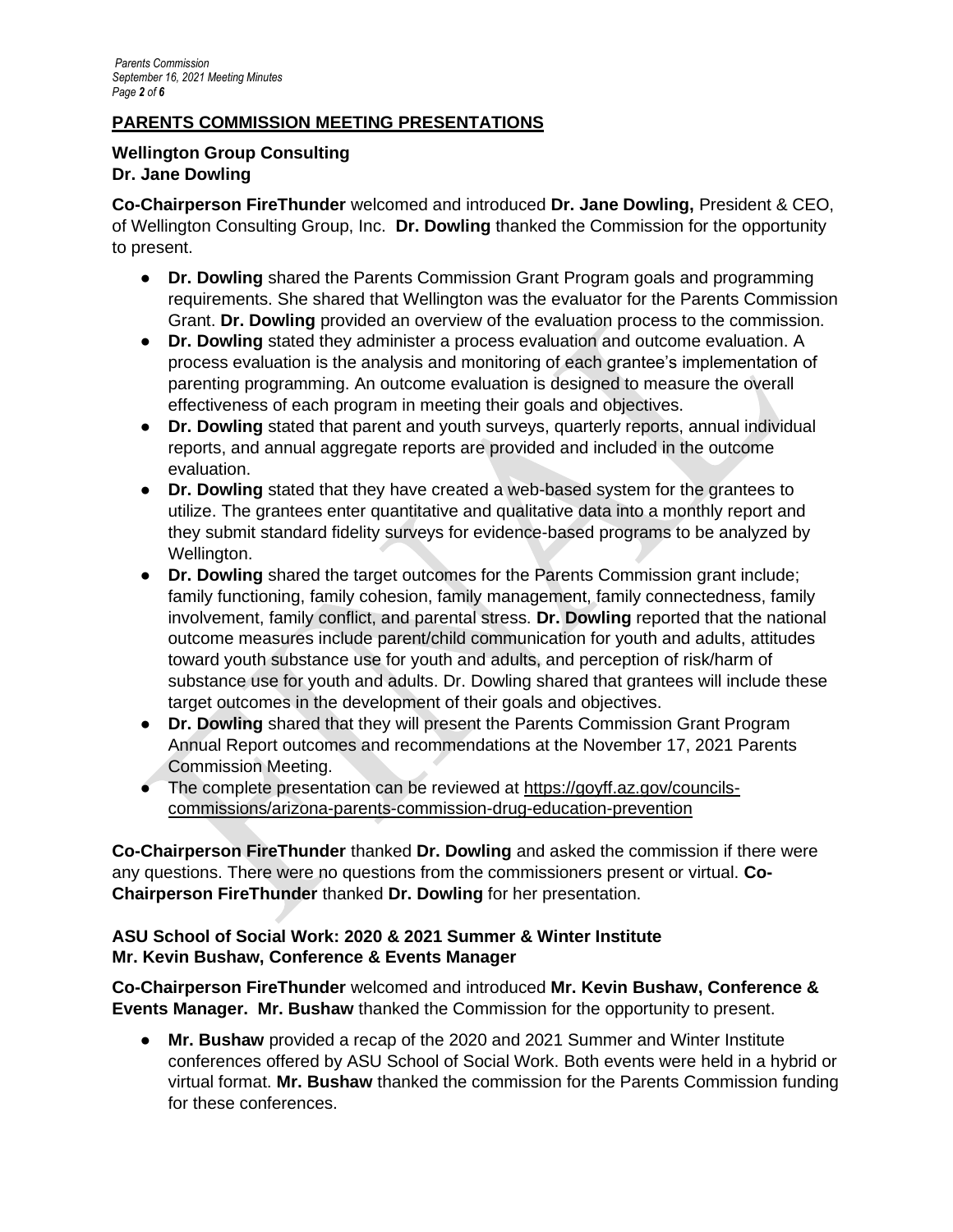- The Summer Institute focused on behavioral health and provided an opportunity to learn, collaborate, and partner with providers and stakeholders across different sectors.
- **Mr. Bushaw** stated that the six main focus areas included addressing the opioid epidemic, substance use disorder prevention and treatment; integrated care; workforce development; trauma informed approaches, and working with special populations and conditions.
- Mr. Bushaw shared that the focus of the Winter Institute was first responder and behavioral health cross-training.
- **Mr. Bushaw** stated that the conference was an opportunity to "break down silos" and to align knowledge and resources for first responders and providers. **Mr. Bushaw** stated that it is imperative to provide the holistic resources needed for first responders since it is reported that they have a high rate of substance and alcohol use and increased rates of death by suicide.
- **Mr. Bushaw** stated that the conferences recognized the need to increase engagement with the American Indian and Alaskan Native communities to identify and decrease service gaps.
- **Mr. Bushaw** shared the planned topics for the 2022 Summer and Winter Institute. He stated that the scheduled launch for the conferences would be on October 6, 2021 and details would be on the ASU School of Social Work website.
- The complete presentation can be reviewed at [https://goyff.az.gov/councils](https://goyff.az.gov/councils-commissions/arizona-parents-commission-drug-education-prevention)[commissions/arizona-parents-commission-drug-education-prevention](https://goyff.az.gov/councils-commissions/arizona-parents-commission-drug-education-prevention)

**Co-Chairperson FireThunder** thanked **Mr. Bushaw** for his presentation and asked the commission if there were any questions.

- **Co-Chairperson FireThunder** asked **Mr. Bushaw** what conference app was utilized. **Mr. Bushaw** shared that ASU created their own app for the conference.
- **Commissioner Burlingame** shared that it was amazing to have so many entities gather to raise awareness about the mental health and behavioral health challenges faced by law enforcement. **Commissioner Burlingame** stated that it was important for law enforcement to increase their knowledge to identify underlying issues and to discern when additional support is needed for individuals in lieu of taking them into custody. **Mr. Bushaw** stated that it was important to gather a diverse community of providers to focus on these topics and destigmatize their need for support.
- **Chairperson Beagley** shared that it is vital to break down barriers and to eliminate the stigma by providing the training to introduce self-care, cross training, and practical application of these skills in the field.
- **Commissioner Schneider** shared that she attended the Winter Institute and it was an incredible event and very well organized.
- **Co-Chairperson FireThunder** thanked **Mr. Bushaw** for his presentation.

## **City of Tempe: CARE 7**

# **Ms. Martha Williams, Ms. Maria Gonzalez and Anastasia Stinchfield**

**Co-Chairperson FireThunder** welcomed and introduced **Ms. Martha Williams, Crisis Intervention Specialist, Ms. Maria Gonzalez, Sr. Social Services Coordinator, and Anastasia Stinchfield from the CARE 7 team. Ms. Williams** thanked the Commission for the opportunity to present.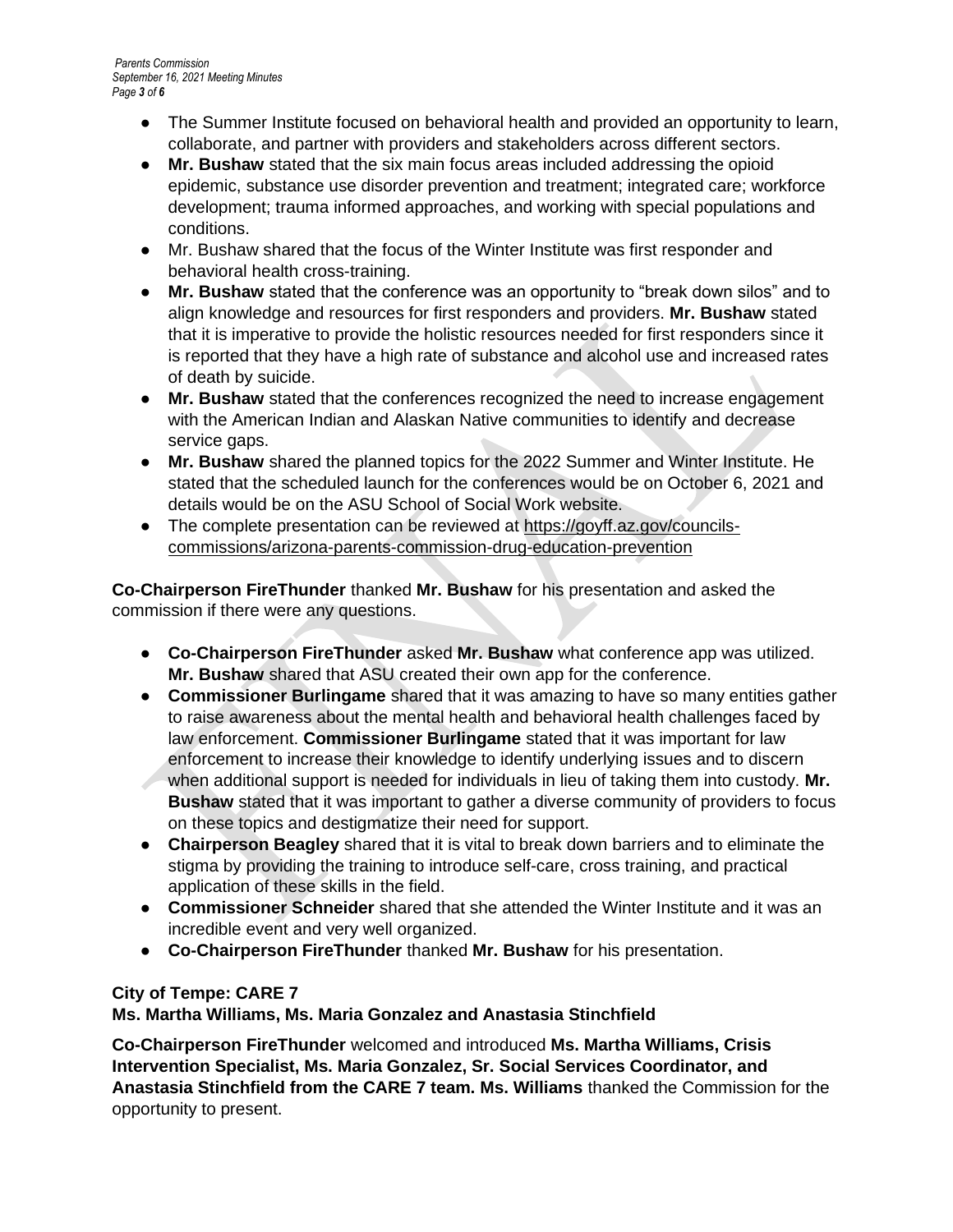- **Ms. Williams,** shared that CARE 7 was established in 1997 with the support of the Tempe Police and Tempe Fire Medical Rescue with one part time staff member and few volunteers. They now have over 60 staff members to address needs outside the scope of law enforcement and emergency medical services. In the beginning, they responded to calls that were primarily related to loss of life and they have now adapted to the growing needs of the community.
- **Ms. Williams** stated that the CARE 7 programs include; CARE 7 Crisis Response Unit, VS276 Victim Services and Crisis Response Unit, Mental Health Response Team, Victim Services, High School Youth Specialists, Veteran Services and Case Management, Counseling, and Trauma Informed Care
- **Ms. Williams** shared that the Crisis Response Unit supports clients or victims experiencing traumatic situations. They assess the client's physical and mental health needs and provide resources on-site or via referral to meet those needs. **Ms. Williams**  stated that the team refers to other city programs and services when appropriate.
- **Ms. Williams** stated that the Victim Services Crisis Response team responds to the scene of a criminal investigation per police or fire department request to provide support and mobile advocacy to victims of crime. They assess the client's physical and mental health needs and create a safety plan when needed. Individuals are provided on-site services and receive necessary referrals.
- **Ms. Williams** stated that the Mental Health Response team was funded this fiscal year. The team will provide on-scene crisis intervention for behavioral health crises in the community. They will conduct assessments including psychosocial histories and analysis of presenting and underlying issues to identify the client needs and appropriate treatment plan options. **Ms. Williams** shared that the team will assess immediate mental health needs to ensure client safety and will connect the client with voluntary or involuntary treatment options when appropriate.
- **Ms. Stinchfield** shared that the Victim Services team interacts with victims and families to provide on-going assistance and emotional support. The team serves as liaisons with Tempe Police Department and Tempe Municipal Court. The team will accompany clients to court hearings and assist with Orders of Protection and Injunctions Against Harassment. The team provides information and assistance regarding the investigation and criminal justice system, informs the client on Victim's Rights and compensations programs; and facilitates support groups for victims.
- **Ms. Williams** shared that CARE 7 provides case management and Veteran Services for long-term supportive services for individuals and families referred by the crisis team, Tempe Fire, Tempe PD, Patient Advocacy Services, and community partners. The team conducts an assessment and facilitates service connection and compliance. The team also makes appropriate referrals to community agencies for service needs including VA benefits, mental health, senior, and youth services. The team provides services for defendants in East Valley Regional Veterans Court and Tempe Mental Health Court.
- **Ms. Gonzalez** stated that the CARE 7 team offers counseling services on a sliding scale based on income and family size to ensure that the community has access to care. The team conducts intakes and assessments and makes the appropriate referrals when needed. The team assesses safety concerns and follows mandated reporter requirements. The CARE 7 counseling team provides services to high school students in the Substance Abuse Program. If a student is suspended for substance use or related issues, they are required to attend three counseling sessions before returning to school. They coordinate wraparound services as needed.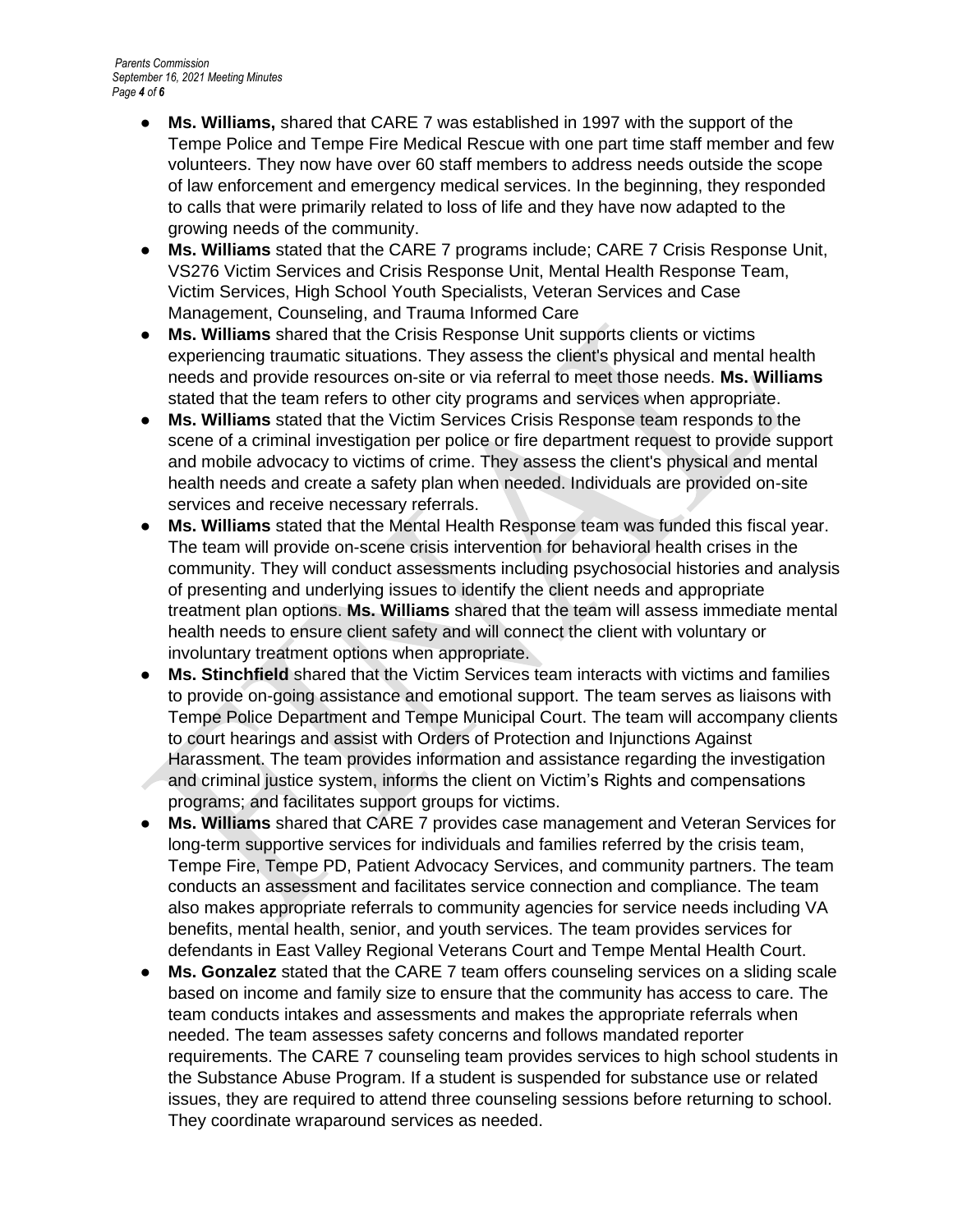- **Ms. Gonzalez** shared that High School Youth Specialists are on-site at each of the seven high schools in the district and have received funding to be on-site at some elementary and middle schools. The specialists meet with students one on one for emotional support and to run support groups. The specialists provide connection to CARE 7 services, referral to community agencies, and supply basic need items. The specialists work with the school staff and school resource officers to identify and assist students with high needs. The team was embedded in schools to provide the support needed to reduce the number of crisis calls received from the schools.
- **Ms. Williams** shared that they implemented the Trauma-Informed Care Initiative with the support and guidance of Parents Commission member **Ms. Lori Robinson**. The goal is to create a resilient Tempe that recognizes trauma as a major public health threat and is responsive through policy to the needs of individuals who have experienced toxic stress in their lives. **Ms. Williams** shared that they assist with training and ongoing professional development of City of Tempe personnel. The team supports implementation of trauma informed care in Tempe programming. CARE 7 will open a Trauma Healing Programming and Advocacy Center. The services will include support groups; parenting, financial, nutrition, and life skills classes; yoga/mindfulness; music and art; and cultural heritage projects.
- The complete presentation can be reviewed at [https://goyff.az.gov/councils](https://goyff.az.gov/councils-commissions/arizona-parents-commission-drug-education-prevention)[commissions/arizona-parents-commission-drug-education-prevention](https://goyff.az.gov/councils-commissions/arizona-parents-commission-drug-education-prevention)

**Co-Chairperson FireThunder** thanked **Ms. Williams and the CARE 7** for their presentations and asked the commission if there were any questions.

- **Commissioner Lantsman-Waugh** asked what the acronym CARE 7 meant. **Ms. Williams** stated that it stood for Crisis Assistance Response Effort and the number 7 is related to the engine number for Tempe Fire Medical Rescue.
- **Chairperson Beagley** asked about the number of calls that CARE 7 receives. **Ms. Williams** stated that they receive approximately 1,600 crisis van calls and 300-400 victim service calls. **Ms. Williams** shared that they anticipate receiving approximately 300-400 calls for mental health when that van is in service.
- **Commissioner Schneider** asked the number of youth the team receives calls for. **Ms. Gonzalez** shared that they did not have that number at that moment, but they were receiving an increase in calls from the schools for suicidal ideation and behaviors and now that the team has been embedded in the schools those calls have dropped significantly.
- **Commissioner Lantsman-Waugh** asked about the volunteer program with CARE 7. **Ms. Williams** shared that the website contained information about how to become a volunteer with CARE 7. She stated that many of their volunteers have been there for many years and they currently do not have any openings for volunteers.
- **Commissioner Schneider** thanked the CARE 7 team for their work and services.
- **Co-Chairperson FireThunder** thanked **Ms. Williams and the CARE 7** team for their presentation.

# **PARENTS COMMISSION GRANTEE UPDATES**

#### **Ms. Nicole Valenzuela**

**Governor's Office of Youth, Faith and Family**

**Co-Chairperson FireThunder** invited **Ms. Nicole Valenzuela,** Program Administrator, Governor's Office of Youth, Faith and Family, to share grantee updates with the commission.